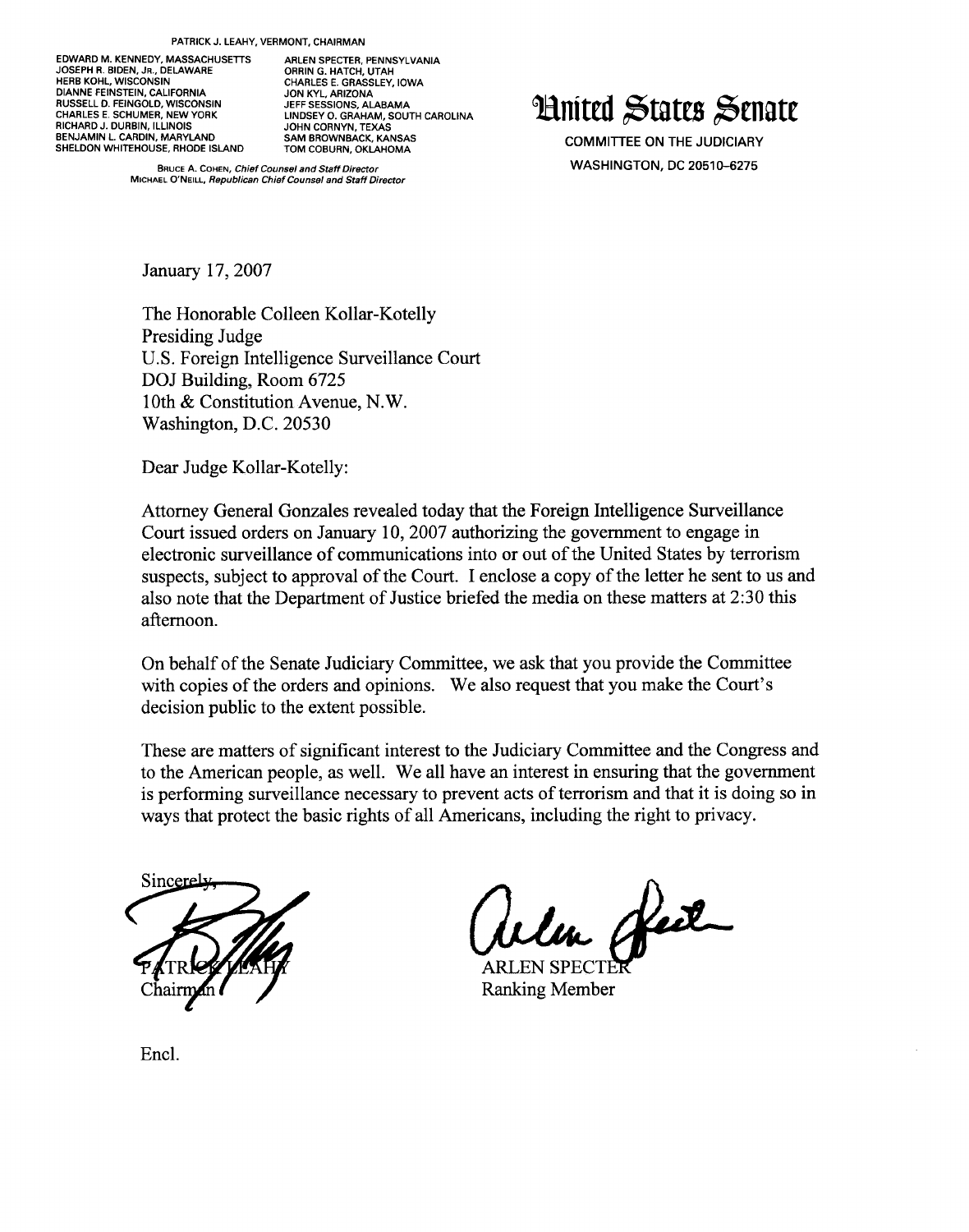

## **The Attorney General**

Washington, D.C.

January 17, 2007

The Honorable Patrick Leahy Chairman Committee on the Judiciary United States Senate Washington, D.C. 20510

The Honorable Arlen Specter Ranking Minority Member Committee of the Judiciary United States Senate Washington, D.C. 20510

Dear Chairman Leahy and Senator Specter:

I am writing to inform you that on January 10, 2007, a Judge of the Foreign Intelligence Surveillance Court issued orders authorizing the Government to target for collection international communications into or out of the United States where there is probable cause to believe that one of the communicants is a member or agent of al Qaeda or an associated terrorist organization. As a result of these orders, any electronic surveillance that was occurring as part of the Terrorist Surveillance Program will now be conducted subject to the approval of the Foreign Intelligence Surveillance Court.

In the spring of 2005-well before the first press account disclosing the existence of the Terrorist Surveillance Program-the Administration began exploring options for seeking such FISA Court approval. Any court authorization had to ensure that the Intelligence Community would have the speed and agility necessary to protect the Nation from al Qaeda-the very speed and agility that was offered by the Terrorist Surveillance Program. These orders are innovative, they are complex, and it took considerable time and work for the Government to develop the approach that was proposed to the Court and for the Judge on the FISC to consider and approve these orders.

The President is committed to using all lawful tools to protect our Nation from the terrorist threat, including making maximum use of the authorities provided by FISA and taking full advantage of developments in the law. Although, as we have previously explained, the Terrorist Surveillance Program fully complies with the law, the orders the Government has obtained will allow the necessary speed and agility while providing substantial advantages. Accordingly, under these circumstances, the President has